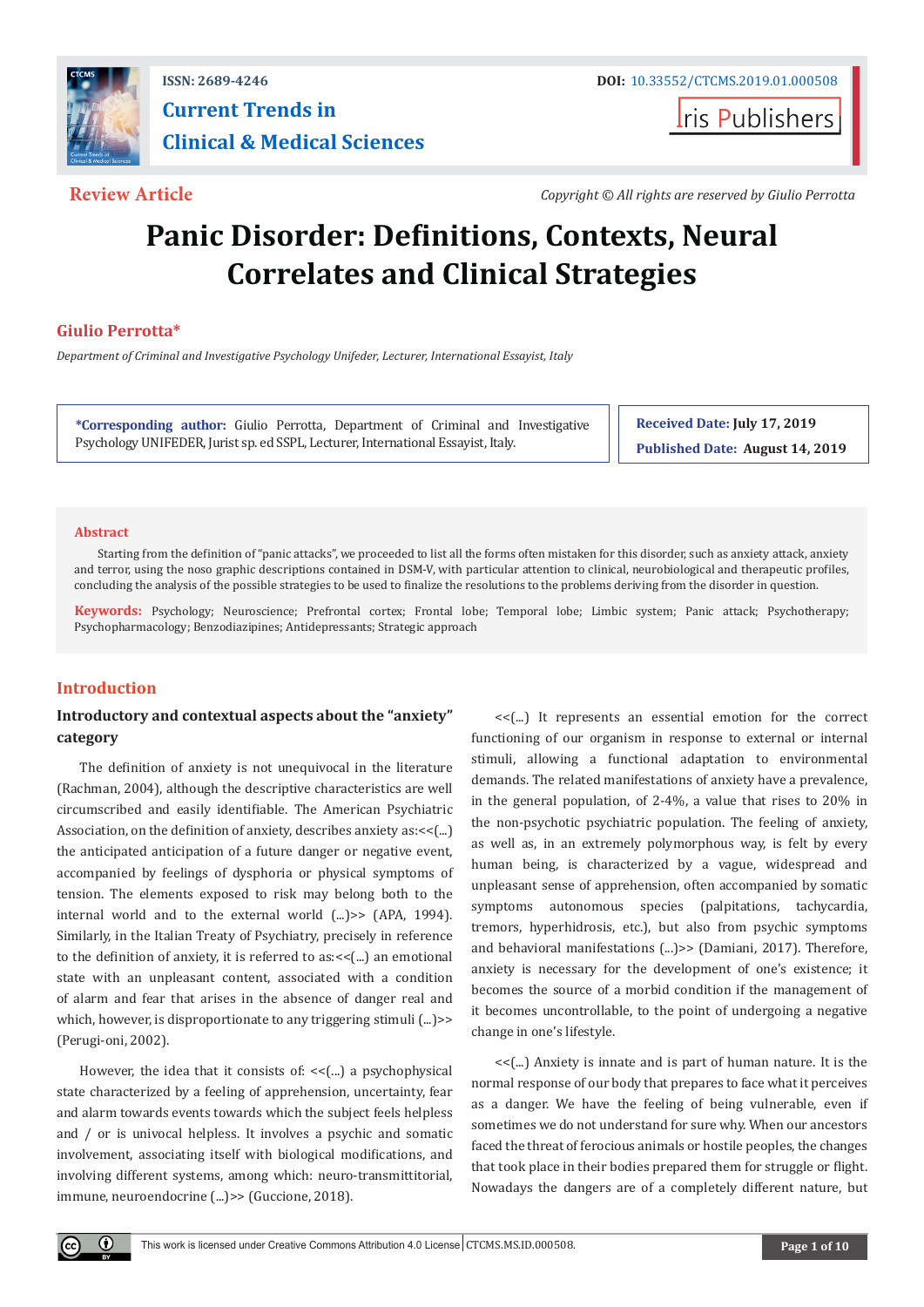faced with a situation that frightens us, or that we perceive as threatening, the same changes occur in us at the time. When anxiety is moderate it can be useful, because it puts us on the alert in the face of a difficult situation allowing us to react quickly. It can become a real problem when it is excessive compared to the situation we are facing or lasts too long, to the point that doing the simplest thing can become a huge effort (...)>> (Lavaggi, 2018).

Another study then focused on the identification of the main constructs that cognitive theory associates with anxiety. In detail: <<(...) the psychopathological constructs of anxiety are:

1) Disproportionate fear of harm and tendency to negative predictions or catastrophic thought, definable as the tendency on the part of the subject anxious to foresee a wider range of negative consequences than to non-anxious subjects starting from everyday situations and to conceiving the danger inherent in these negative possibilities as essentially unavoidable, irresistible and irreparable.

2) Fear of error or pathological perfectionism, definable as the tendency to emphasize rather the errors and imperfections present in the tasks performed than the positive results, and to fear and foresee that these imperfections inevitably lead to negative and catastrophic consequences.

3) Intolerance of uncertainty, definable as the tendency to think of not being able to emotionally bear the fact of not knowing perfectly all the possible future scenarios and events, of not being able to bear the doubt that among the possible future events there may be some negative ones , even if this possibility is very low, or to fear that, if there are negative possibilities in a certain scenario, these will be those that inevitably or tendentially occur (of course the negative developments are then feared because of point 1.

4) Negative self-assessment, definable as the tendency to predict catastrophic scenarios deriving directly from a negative evaluation both of one's own practical skills (negative performance self-assessment) and of one's capacity for emotional self-control and recovery in situations of difficulty and stress (negative self-assessment of weakness, fragility.

5) Need for control, definable as the strenuous pursuit and search by the anxious subject of the illusion of absolute certainty that he can prevent all the negative possibilities that he himself continually feared and foreseen in rumination through continuous monitoring and manipulation some aspects and parameters of external and/or internal reality (e.g weight, food and/or fat in eating disorders, intrusive thoughts or external order in obsessive compulsive disorder, etc.).

In our hypothesis, the tendency to control constitutes the above-mentioned and terminal level of the hierarchical architecture of anxiety. This means that we believe that at the bottom of every anxious state there is always ideally the final belief that things tend to go wrong and that a high degree of knowledge and control of reality is necessary to prevent things from going wrong. The other

constructs (fear of damage, fear of error, negative self-assessment and fear of uncertainty) are subordinate and not all always present, at least from the theoretical point of view. Fear of damage and negative self-assessment are the most general ones. It is difficult to say, at present, whether they are organized hierarchically or refer to different areas. Hypothetically it could be assumed that the negative self-assessment is feared because it would lead to damage, and therefore the fear of harm is the terminal belief. Likewise, one might think that it is the negative self-assessment of the central belief that fear of harm is only a predicate. Or one might consider that the two concepts are two different dimensions of a single construct, and therefore they are mutually non-hierarchical in relation (...)>> (Sassaroli-Ruggiero, 2002).

The "pathological" anxiety (Massaro, 2011), therefore, can manifest itself in many ways:

1. Distressing and stressful thoughts and sensations.

2. Physical symptoms, such as cardiovascular symptoms (tachycardia, palpitations, extrasystolia, arrhythmia, pain or discomfort in the chest, hypertension or pressure drops, fainting), respiratory (breathlessness, choking sensation, sensation of a lump in the throat, asthma), gastrointestinal (nausea, gastritis, gastroesophageal reflux, diarrhea, irritable bowel syndrome), neuromuscular (shaking sensation tremor, stiffness, paresthesia, contractures, muscle tension, weakness and fatigue), neurological (vertigo, feeling of "empty head" or light, feeling of heeling, trembling and flushing), dermatological (hives, redness or pallor of the face, hyperhidrosis) and urinary (sudden urge to urinate and pollachiuria).

3. Altered behaviors, such as agitation, increase/decrease appetite and avoidance of certain situations.

In summary, when physiological anxiety becomes an abnormal reaction to a normal alarm situation, it then takes on the pathological appearance of one of the anxiety disorders described in the DSM-V and which we will see in the next section. To be straightforward, physiological anxiety is the sensation of not being able to pass a university exam; the pathological version consists in the choice not to present ourselves at the exam session, despite the fact that there is an intense study of several months behind.

"Healthy" anxiety, however, must also be distinguished from other feelings, often confused in the common jargon in terms of terminology. We are talking about fear, anguish, phobia, panic, fear, terror and stress. Let's start with fear: <<(...) anxiety is distinguished from fear because of the lack of a specific and recognizable stimulus that evokes the answer. This difference is underlined by several authors, including Nisita and Petracca, who describe anxiety as "(...) an emotion that anticipates the danger in the absence of a clearly identified object" (2002). Colombo (2001) defines anxiety in a timely manner as an objectless fear, and Rachman (2004), differentiates anxiety from fear, describing the former as a state of increased vigilance and the latter as a consequent emergency reaction to trigger factors (...)>>.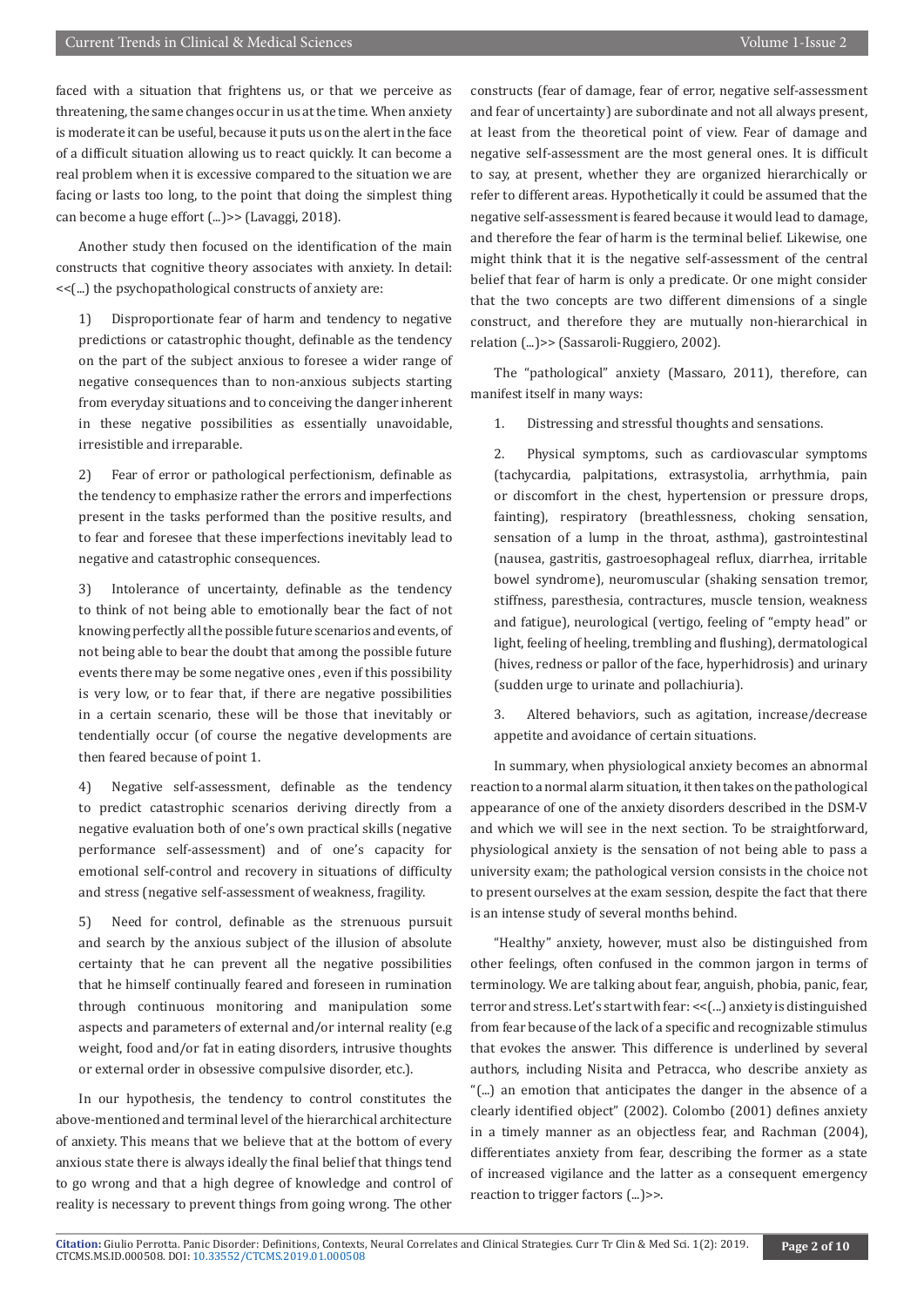Fear can therefore be defined as that primordial feeling, present in every mammal, which allows automatic evaluation of a potential threat or danger so perceived, while anxiety is, instead, a more complex response system involving cognitive and emotional factors, behavioral and physiological. On this basis, it seems correct to state that anxiety and fear are physiological and normal responses in all individuals. Not surprisingly, several studies of cognitive neuroscience (Kandle, 2018) have shown beyond any doubt that anxiety states arise from an abnormal control of fear; in particular, starting from the assumption that anxiety is an adaptive state, anxiety disorders have a genetic component and that the anxious disorders are different in intensity, time course and specific symptomatology, the researchers have concluded, also thanks to the use of images of neurovisualization (fMRI), which in the states of fear and anxiety, are called into question the neural circuits that originate in the amygdala; indeed, the activation of the amygdala was recorded in response to the presentation of a stimulus that induces fear, not consciously perceived.

Anguish is the extreme opposite of peace, the fifth extreme essence of dysfunctional anxiety, where the invasiveness, the restlessness and the sense of catastrophe seen and perceived, from a psychodynamic point of view, from the Ego, such as to undermine the ego's ability to control and manage the pressures of the Superego and the id, consisting of a painful emotional state in which there were processes of discharge, capable of creating symptoms (Freud, 1925). From this description we derive the general definition, which embodies it in the sense of frustration and psychophysical malaise, a prelude to various pathologies, precisely because this condition remains for a long time, in a subtle and constant way.

In the clinic, we tend to distinguish the "situational or transitory" form (due to a specific circumstance) from the "existential or chronic" form (due to the lack of processing and maturation of the triggering condition). The phobia is the pathological condition that is generated as a result of specific fear and is determined by a situation that is not really dangerous (or at least less dangerous than the subject feels); this because the phobia, unlike fear, is not proportional to the risk to which one is aware of being exposed or believed to be exposed. Fear degenerates deeply, thus provoking unjustified anxiety.

The fear is simply:  $<<$ [...] the state of mind of those who fear can occur a harmful, painful or unpleasant event. It arises when a situation that suggests a pleasant effect, joins the possibility of suffering. One is afraid when the hypothesis that the expected pleasure may not occur is considered, however the hope is still present that pleasure comes and covers the thoughts of different and painful hypotheses. It's the case of a person who waits for the beloved/or an appointment. A minimum delay ignites the fear that the pleasure (loved one) may not arrive, together with the frustration and sorrow (pain) that will ensue. When the person arrives, a smile of contentment covers the previous fear (...)>> (Aruta, 2018).

Terror, by contrast:  $<<$ (...) is even more serious than panic. In terror, the muscles are paralyzed, the fight / flight reaction is entirely inhibited. It arises in extreme danger or pain situations. It is said: "frozen / petrified" by terror. The body deactivates any sensation coming from the periphery to limit the body's sensitivity in the agony that precedes death. It is a withdrawal inward, as in a state of shock. The breath remains paralyzed in the exhalation phase. Terror can precede fainting, in this case life is maintained by the neuro-vegetative system through unconscious processes. If the terror persists for a long period of time, the depersonalization, dissociation of the ego perceived by the bodily processes (...)>> (Aruta, 2018). It can occur both on a conscious level and during the night hours (e.g Night terror).

And finally, the stress. A term widely used in popular jargon to indicate a state of nervousness and low-level anxiety, often connected to the family or work environment. In the literature, stress is universally regarded as the nonspecific psychophysical response of the organism to every request made on it (Selye, 1974, 1976). Based on the duration of the stressful event it is possible to distinguish two categories of stress: if the stimulus occurs only once and has a limited duration, it is called "acute stress"; if instead the source of stress persists over time, the expression "chronic stress" is used.

Furthermore, according to the nature, the stressor (stressful events) is distinguished in distress, as an event that lowers the immune defenses (correlating it to frustration and anxiety), and eustress, which is an event that fosters greater vitality. The generally perceived symptoms depend on the triggering event but can be summarized in physical-somatic (headache, abdominal pain, muscle pain, sensory disturbances, sexual disorders), emotional (tension, anxiety, unhappiness, restlessness), behavioral (feeding impaired sleep disorders, anger, substance abuse) and cognitive impairment (memory and attention deficit, difficulty in problem solving and agitation).

#### **Definition and clinical contexts of panic disorder**

<< (…) Panic is an abnormal and uncontrolled reaction to an initially neutral or mildly stressful situation. If, therefore, pathological anxiety, in most cases, is due to the limits that we impose ourselves for some form of fear, and the anguish is the result of a false Self, of an identity that does not belong to us but that we consider ours and that we do not recognize as false, the panic attack is the clinical manifestation of the result of a long-standing anxiety, to which we have never left space for the elaboration and that, in a moment often of apparent banality or serenity, while the ego's defenses are at a minimum, it hits the victim by paralyzing her. It is not by chance that the main symptoms of a panic attack, according to the DSM-5 (which classifies it as an anxiety disorder) are: palpitations, cardiopalmos, or tachycardia, sweating, fine tremors or great tremors, dyspnoea or suffocation, feeling of asphyxiation (lack of air), chest pain or discomfort, abdominal discomfort, discomfort, instability, lightheaded or fainting, derealization (feeling of unreality) or depersonalization (being detached from oneself), fear of losing control or going crazy, fear of dying, paresthesia (sensations of numbness or tingling), chills or hot flashes. From the panic attack, which single episode, however,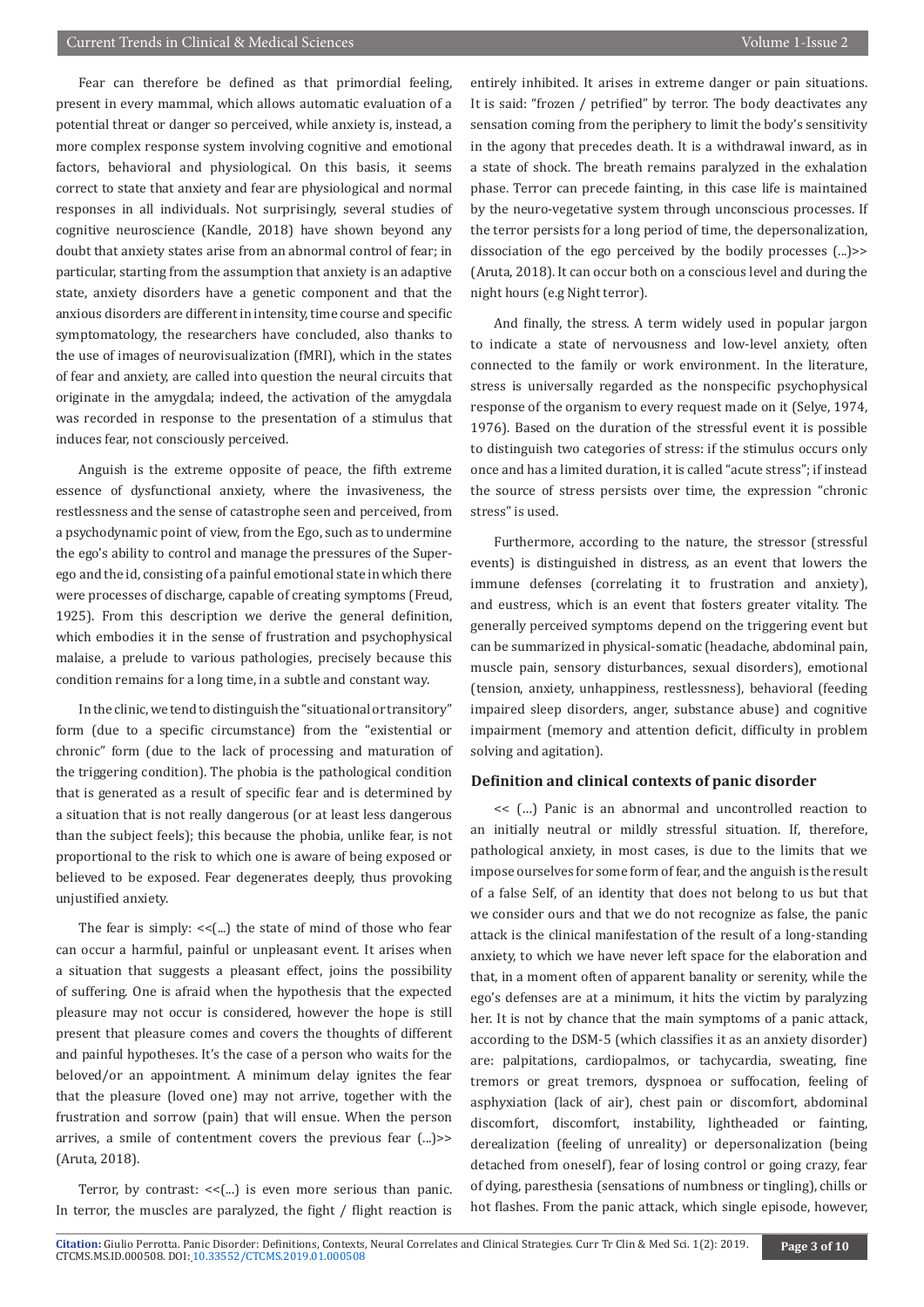should be distinguished the real panic disorder, or the simultaneous presence of multiple, unexpected and recurrent panic attacks and at least one of the attacks must have been preceded by the persistent worry of having other attacks or concerns about the implications of the attack or its consequences (e.g losing control, having a heart attack, "going crazy") or significant alteration of the behavior related to the attacks. The presence or absence of agoraphobia then represents a specification. (…)>> [1].

<< (…) The experience of anguish frightens, a strong sense of air hunger and a "crazy" heart that makes death seem imminent, even without a direct connection with dramatic episodes. This is an experience that from the very beginning debases and conditions life, lived with a profound sense of insecurity and shame, with the terror that can be repeated. Although unpleasant (sometimes extreme), panic attacks are not dangerous. (…) The panic attack, therefore, is the most acute and intense form of anxiety and has the characteristics of a crisis that is consumed in about ten minutes. In general, those who have experienced one or more panic attacks tend to develop fear and worry that the panic attack may occur again and concern about the consequences of the panic attack itself (e.g fear that with the occurrence of a series of panic attacks you can go crazy, lose control, risk a heart attack, etc.); consequently there is a tendency to avoid all a series of situations that are considered by the person as "at risk of panic attack" (e.g avoiding places where panic attacks have already occurred, avoiding places where it is difficult to disengage or go out and be able to return to familiar places, implement behavior aimed at protecting yourself from a possible panic attack, for example when you are away from home try to park very close to reach your vehicle as soon as possible in the case in in which the person should be ill, or in any case take "safety measures" if the panic attack occurs).

The most widespread protective behaviors turn out to be carry with you drugs for anxiety; move only in areas where medical facilities are present; leave home only if accompanied by trusted persons; always keep the emergency exits under control. In general, the person tends to avoid all the situations or places that he considers "anxious", in which the person considers that it is difficult to find an "escape" or to receive help in the event of a panic attack. These "avoidances", if extended to different areas and situations of daily life, are very disabling and constricting for the person who lives them, so much so as to compromise the quality of life: often the fear that develops with respect to the panic attack forces many people who do not drive, for example, for fear that a panic attack occurs while driving and therefore lose control in such a situation, the person arrives at this point to compromise their autonomy; or, again, many people who live in very large urban centers who manage to avoid using public transport, such as the underground, so they will have problems moving around and reaching "important" places such as their workplace, school or even worse, social life is compromised (there is a tendency to renounce meeting friends or in general to leave home, often the person feels shame for the consequences that the panic attack may have or fears that other people might notice it) . Among the most widespread "avoidance

behavior" are do not use a car, bus, subway, train or plane; not to attend closed places (e.g cinema); do not move away from areas considered safe (e.g home); do not make physical efforts.

Panic attacks can also be classified on the basis of the conditions in which they occur, i.e. dependent on situations and those that occur spontaneously; the latter occur unexpectedly, while those dependent on the situations occur at precise environmental conditions (e.g staying in crowded places, in the elevator, on the underground, in the car, in places where it is difficult to disengage, etc.), or between these, those generated by internal stimuli (e.g physical sensations such as the acceleration of the heartbeat, the sensation of a lump in the throat, assessing that he is blushing in the face, etc.) often interpreted as anticipatory signs of anxiety and/or 'panic attack, or the person may start to think that the cause is within himself and to have thoughts like: "I'm about to faint!", "I'm going to have a heart attack!", "I'll lose control of myself! "," I'll go crazy! "," Oh God, I'm going to die!". Panic attacks can also be classified on the basis of the conditions in which they occur, i.e. situations that occur spontaneously; the latter occur unexpectedly, while those are dependent on situations such as staying in crowded places, in the elevator, in the underground, in the car, in places where it is difficult to disengage, etc.), or between these, those generated by internal stimuli (e.g physical sensations such as the acceleration of the heartbeat, the sensation of a lump in the throat, assessment that is blushing in the face, etc.) "I am going to have a heart attack!", "I'll go to have a heart attack!", "I'll lose control of myself!", "I'll go crazy!", "OH God, I'm going to die!".

In fact, it happens to experience anxiety and fear as these are "legitimate", "normal" emotions, in the sense that in everyday life situations are experienced that justify the emotion of anxiety or fear that one experiences: e.g, a student before examination test anxiety; before a job interview you experience anxiety; waiting for the results of a clinical examination arouses anxiety; etc. in this sense anxiety has an important function, like all the other emotions that one experiences, which is that of signaling that one of our aims is threatened or compromised; for example, if we are crossing a road and we see a vehicle that comes to meet us at high speed without slowing down as it approaches, we estimate that it would be dangerous for our own life, we feel fear and run to save ourselves; therefore anxiety and fear are emotions that generally indicate a danger for one of our important purpose or objectives.

This means that there is a "normal", and therefore healthy, anxiety that is experienced in circumstances in which it is generally legitimate to experience anxiety, since an important purpose is at stake for the person and anxiety is felt because the person considers that this purpose could be compromised (in the previous examples, the student has the purpose of passing the exam; the young person of the interview to pass it and get the job; the patient who waits for the results hopes for the success of the same), and an anxiety " pathological ", which differs from the first in that it is excessive compared to a real danger (e.g thinking of dying or having a heart attack if you experience anxiety, feeling anxious about being on a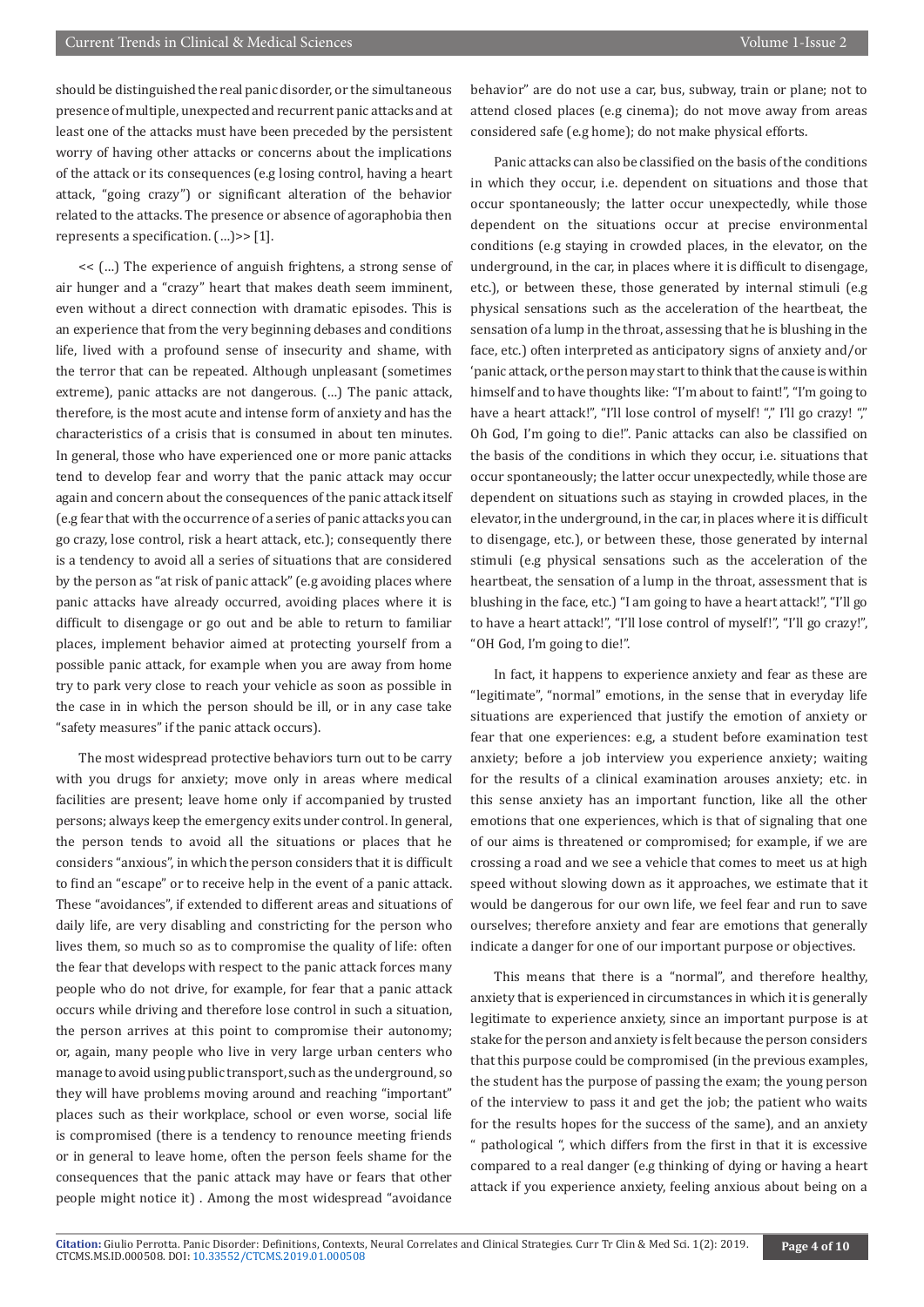means of transport, in the meaning that in such cases the situations are not "really dangerous" to justify the reaction of intense anxiety).

Pathological anxiety is therefore excessive compared to a real danger, it is characterized by "avoidance" behaviors, that is to avoid certain situations considered risky for the panic attack, this condition generally compromises the quality of life, as the person who he suffers from it tends to limit activities and habits that he faced calmly before he felt ill. All of this generates a sense of frustration and dissatisfaction with one's life. Anxiety has a series of both cognitive symptoms (listlessness, instability, skidding, mental confusion, feeling of unreality, fear of dying, going crazy, losing control) and physical (nausea, abdominal pain, sweating, palpitations, discomfort or pain in the chest, etc.); the physical symptoms manifest themselves consequently to the physiological changes produced by the adrenaline that enters the bloodstream, as anxiety and fear signal a danger and therefore prepare us physically for a "attack-escape" type reaction (e.g of the machine that we comes against). The anxiety considered pathological is the one that triggers an attack-flight-like reaction, but which does not correspond to a real danger.  $(...)$ >> [2].

Although therefore they are unpleasant (and sometimes devastating), panic attacks are not dangerous for life, as much for the conduct of a serene and harmonious social and personal life, even if the feeling of imminent death appears real and concrete. In other cases, these anxiety disorders and depression can coexist (co-morbidities), or depression may arise first and the signs and symptoms of anxiety disorders may occur later. Determining whether these attacks are so severe as to be a disorder is a decision that depends on numerous variables and the doctors diverge in making the diagnosis. The diagnosis of a specific anxiety disorder is largely based on its characteristic signs and symptoms.

A family history of anxiety disorders (except post-traumatic stress disorder) is helpful, as many individuals seem to inherit a predisposition to the same anxiety disorders from which their family members suffer, as well as a general vulnerability to other anxiety disorders. <<(…) Usually, panic disorder is also associated with social anxiety disorder or social phobia, as a pathological condition of discomfort and marked fear that an individual experiences in social situations in which there is the possibility of being judged by others, for fear of being embarrassed , to appear ridiculous or incapable and be humiliated in front of others. The typical symptoms are:

a) Marked fear or anxiety related to one or more social situations in which the individual is exposed to the possible judgment of others, such as being observed or performing in front of others.

b) The individual fears that he will act in such a way as to be criticized or manifest anxiety symptoms that will be negatively evaluated.

c) Feared social situations almost invariably cause fear or anxiety.

d) Social situations are avoided or endured with intense fear or anxiety.

e) Fear or anxiety are disproportionate to the real threat posed by the social situation and the socio-cultural context.

f) Fear, anxiety or avoidance are persistent and typically last 6 months or more.

(…) Again, we can find this disorder also associated with agoraphobia, a condition in which the affected subject tries to avoid public places or unfamiliar places, has difficulty leaving home and traveling. The severity of anxiety and avoidant behaviors are variable; Agoraphobia is one of the most debilitating anxiety manifestations, as those who suffer from it often become completely dependent on their home walls or are forced to leave home only when they are accompanied. The object of agoraphobia can be to leave home, enter shops, public places, travel alone on buses, trains or planes; panic attacks can relate to the fear of collapsing or being left without help in public, or derive from the lack of an immediate emergency exit (one of the key features of agoraphobic situations). The fear of the social consequences of a panic crisis due to agoraphobia often itself becomes a further cause of emotional difficulty. The fear of leaving the home and relating to the outside world shows a difficulty in dealing with events, people, new and unknown situations, without that "protection", in this case represented by the family environment, where the individual he does not risk immersing himself in the anonymity of the chaotic crowd. Depending on the personal history of each individual, the connection to his habits and daily safety, his level of risk acceptance and relational uncertainty, the meaning assumed by this phobia will be peculiar and therefore it will be up to the psychotherapist to evaluate the type of care to be taken. In the absence of therapy, agoraphobia can become chronic, although usually with a fluctuating clinical course.

(…) Agoraphobic, panic and social anxiety disorders can evolve over time into a true personality disorder called "avoidance of personality disorder"(…). Those suffering from social anxiety disorder could experience panic attacks, very intense anxiety crises that peak in a short time and are accompanied by the fear of going crazy, losing control or dying. In social phobia, panic attacks always occur on the occasion of social situations where others' judgment is feared, thus differentiating themselves from the panic disorder in which the sudden and unexpected attacks are not necessarily linked to interpersonal contexts. In generalized anxiety disorder, the anxious state is constant and, unlike the social anxiety disorder, also present in contexts that are not linked to the judgment of others. In major depressive disorder, the individual may fear the negative judgment of others because they feel devalued and not worthy of approval and appreciation, while in the condition of social anxiety the fear of a bad evaluation by others is linked to the belief that their behavior are inadequate or your appearance and anxious symptoms are a cause for ridicule.

If the reason for the concern is linked solely and exclusively to a shame related to one's physical appearance or to a particular of one's body, one speaks of a disorder of body dysmorphism and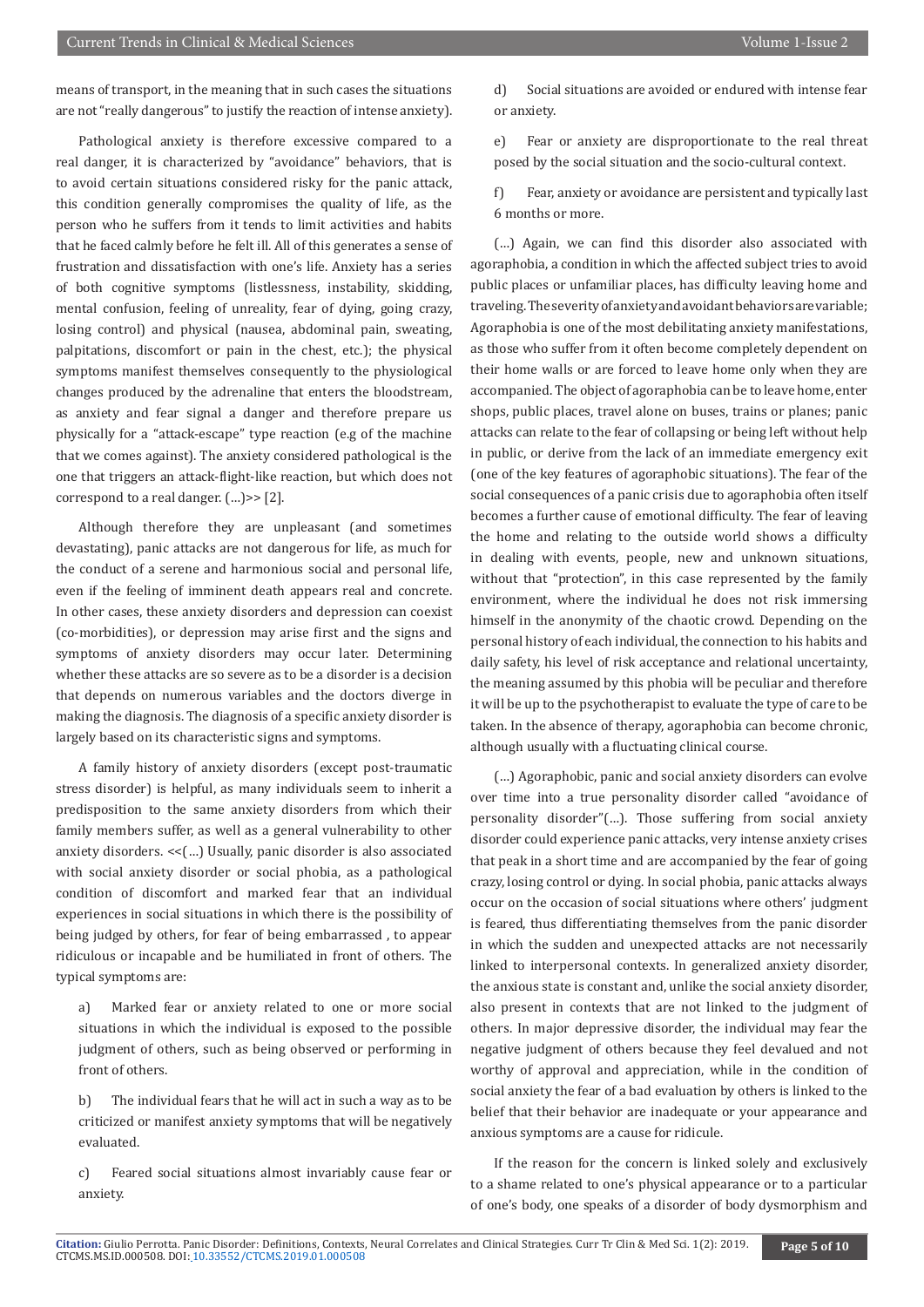not of social anxiety disorder. There are no delusional ideas in this disorder, and most individuals with social anxiety have a good judgment about their beliefs or know that they are disproportionate to reality. Social anxiety and communication deficits are common in the autism spectrum disorder. However, those suffering from social anxiety disorder have an initial impairment in these areas in the cognitive phase, unknown people and places, which disappears if they can become familiar. Finally, in the avoidance of personality disorder there are common characteristics with the social anxiety disorder. In avoidance disorders, avoidance is usually more pronounced and extended than social anxiety and has lasted much longer; however, avoidant personality disorder and social anxiety disorder often occur together.  $(...)>> [2]$ .

After the first panic attack, there are factors that maintain and feed the problem, hindering the solution: sensitivity to anxiety; effect of inconsistency with the emotion experienced; disinformation; disillusioned beliefs and expectations; missed or attempted solutions; protective and/or avoiding behavior [2]. The difference between "panic attack" and "panic attack disorder" is fundamental: in fact, if in the first case we are talking about one or more rare and sporadic episodes, following a specific stress event, in the second case we are talking instead of a real disorder, structured and disabling, which has as its object the panic attack, defined as a sudden and intense episode with fearful and uncontrolled psychophysical manifestations [3].

#### **Etiology and neural correlates in panic disorder**

The etiopathology has not yet been fully clarified; what emerges from recent studies is the implication of both neurophysiological causes and psychological causes; therefore, the condition is necessarily multifactorial [4-7]. From a physiological point of view, all thoughts and feelings can be conceived as resulting from brain electrochemical processes (in a 2004 study it was discovered that three brain areas, anterior cingulate, posterior cingulate and and in raphe), showed serotonin values lower than 1/3 of the minimum physiological standard); however, this says little about the complex interactions between neurotransmitters and neuromodulators in the brain, as well as about anxiety and the normal and pathological state of alarm.

From a psychological point of view, however, panic attacks and panic disorder are considered a response to environmental stressors, such as the interruption of a significant relationship or exposure to a potentially lethal disaster. Even certain physiopathological factors, such as hyperthyroidism, asthma, immune and allergic dysfunctions, use of narcotic and alcoholic substances, but also as lactic acid, sodium bicarbonate, carbon dioxide and caffeine, can aggravate the precarious and vulnerable body chemistry, inducing the anxiogenic state and therefore the onset of panic crisis, up to an actual epileptic attack (in subjects already predisposed).

Many researches have led to the hypothesis that a defective or exaggerated transmission within a circuit that includes the hippocampus, various amygdaloid nuclei, the periaquedottal gray substance, the medial pre-vertebral cortex and the cingulate nucleus, various hypothalamic nuclei, the parabrachial nucleus, the core of the solitary tract, the locus coeruleus and the sensory part of the thalamus, may be responsible for the symptoms of panic attacks. Recently, it seems to me that the frontal and insular cortices are beyond the limbic system. In summary, therefore, the brain structures of the prefrontal cortex, the cingulate, the insular and the amygdala-hippocampus complex are involved.

#### **Clinical strategies for the management of the pathological conditions**

Having ascertained that the disorder in question derives from a dysfunction that has biological and psychological connotations, pharmacological and behavioral therapy are the only tools able to face, manage and overcome the panic attack, both acute and chronic. From a pharmacological point of view, the best choice appears to be oriented towards the prescription of anxiolytics and antidepressants (especially those that have an anxiolytic efficacy), in order to prevent or reduce the anticipatory anxiety, phobic avoidance and the frequency and intensity of panic attacks. Numerous classes of antidepressants, including tricyclics, monoamine oxidase inhibitors, selective serotonin reuptake inhibitors, atypical antidepressants, are fully effective; compared to antidepressants, instead, the choice will fall on a specific drug based on the duration of the treatment and the risk of recurrence, so as to intervene also on the intensity of the attacks. Benzodiazepines, however, have a faster effect than antidepressants (often a few minutes) but are more likely to induce physical dependence and side effects, such as drowsiness, ataxia and memory problems. They are therefore useful for symptomatic treatment and need but are not suitable for prolonged use. An important aspect concerns the question linked to drug dependence and dose ineffectiveness if the administration time is prolonged. All aspects to be evaluated during the interview with the psychiatrist, on a case by case basis [8].

The "Mayo clinic" protocols provide for the use of these product classes [9]:

i. "Selective serotonin reuptake inhibitors" (SSRIs). Generally safe with a low risk of serious side effects, SSRI antidepressants are typically recommended as the first choice of medications to treat panic attacks. SSRIs approved by the Food and Drug Administration (FDA) for the treatment of panic disorder include fluoxetine (Prozac), paroxetine (Paxil, Pexeva) and sertraline (Zoloft).

ii. "Serotonin and norepinephrine reuptake inhibitors" (SNRIs). These medications are another class of antidepressants. The SNRI venlafaxine (Effexor XR) is FDA approved for the treatment of panic disorder.

iii. "Benzodiazepines". These sedatives are central nervous system depressants. Benzodiazepines approved by the FDA for the treatment of panic disorder include alprazolam (Xanax) and clonazepam (Klonopin). Benzodiazepines are generally used only on a short-term basis because they can be habit-forming,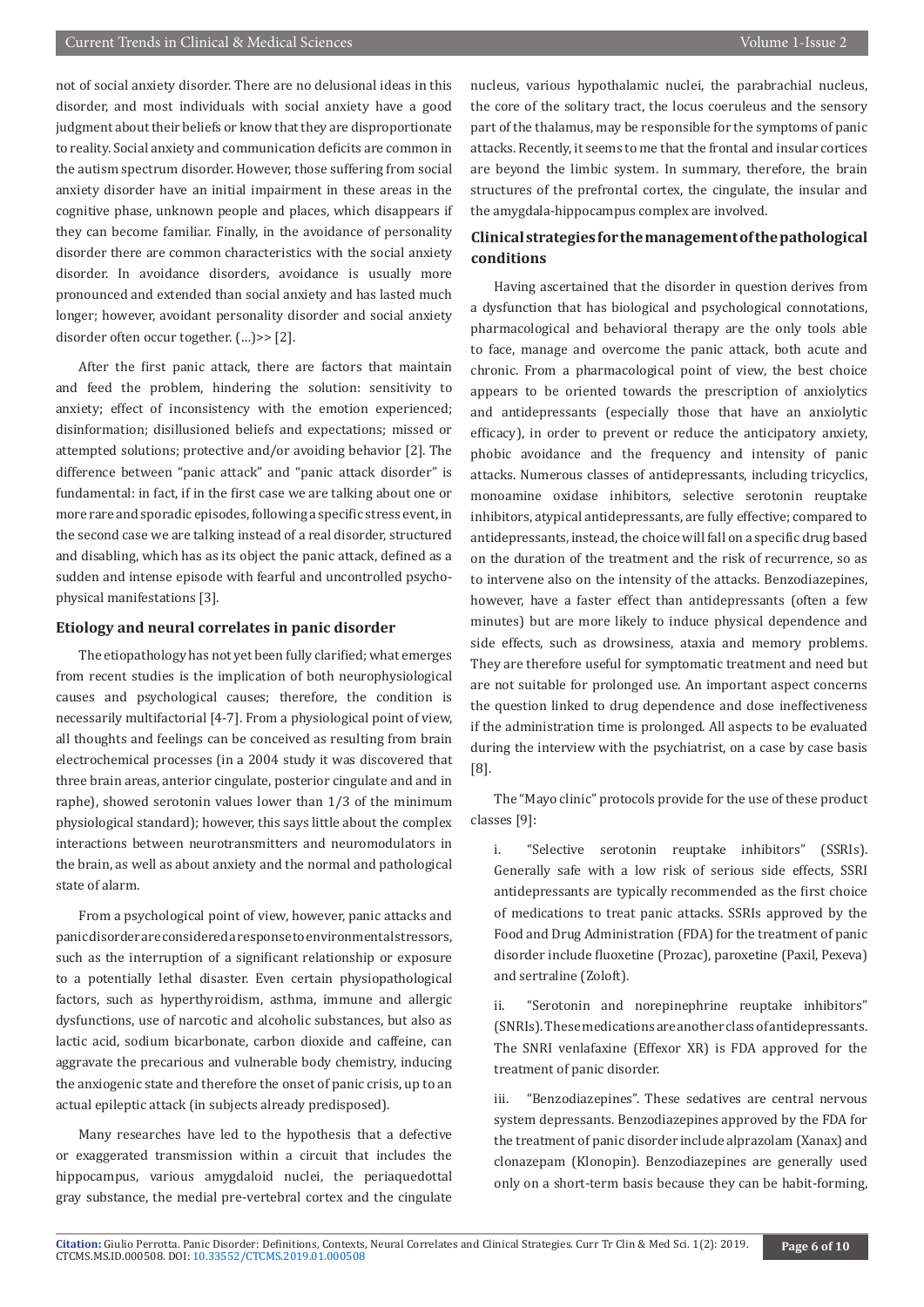causing mental or physical dependence. These medications are not a good choice if you've had problems with alcohol or drug use. They can also interact with other drugs, causing dangerous side effects.

Genetic susceptibility, functional alterations of brain structures, the neutrophic factor and the level of inflammation are further possible causes or contributory causes of resistance to drug therapy and therefore of delay in healing [10]. From a psychotherapeutic point of view [11], the cognitive-behavioral approach has proved to be widely shared and effective with respect to the problems related to the disorder in question. Therefore, various techniques such as exposure, guided breathing, imaginary verbal strategies, Acceptance and Commitment Therapy (ACT), Eye Movement Desensitization and Reprocessing (EMDR), autogenic training and yoga are strongly recommended. According to Beck's cognitive-behavioral model (2013) it is not the situation itself that is frightening, but the way we interpret it.

Therefore, events do not cause what we feel, but the way we see them and manage them, through our thoughts. This treatment therefore involves helping the patient in a series of steps: paying attention to what one feels, even at the level of bodily sensations, at a given moment; identify which are the thoughts related to the emotion, one's internal dialogue; to practice questioning dysfunctional thoughts and beliefs; replace dysfunctional thoughts and beliefs with thoughts closer to reality and more useful for achieving one's goals; stop avoiding using behavioral techniques such as enteroceptive and in vivo exposure; prevent relapses.

In recent years, however, other therapeutic hypotheses have come into being, such as group therapies (among these, Andrews suggests the use of his seven-point protocol: psychoeducation, panic monitoring, anxiety management techniques, cognitive restructuring, exposure gradual to situations, gradual exposure to physical sensations, relapse prevention) and self-help interventions; again, two other specific protocols for the resolution of this disorder: a) the first, with a psychodynamic approach; the second, with a short strategic approach.

The first protocol [12], conceived by Massimo Fagioli, is based on the assumption that the ego is formed from the moment a human being comes into the world and with it is formed at birth an image of Self which, not yet being identity, it needs continuous confirmation in the relationship with the reference adults, so that it can develop in a valid way and in parallel with the material wellbeing deriving from being nourished and heated. In the newborn, the valid relationship with the mother promotes physiological development, improving over time its ability to see both physical and mental, to the point of acquiring certainty and awareness of oneself, of others and of the world, thus realizing the development of a "true" self".

If the relationship dynamics do not take place in a physiological way, there is the risk of an initially deficient and then pathological evolution of the self-image, which does not allow the newborn to fully realize its human potential. If the mother is attentive and

caring for the needs of the newborn but is unable to grasp the needs of internal living and reactions to the world, we can assume that the child will feel confirmed with respect to his own physical reality, but not in his psychic reality. The child, not yet certain of himself, will tend to make a split between mind and body, which at weaning will evolve in a pathological sense as a split between the conscious mind and the unconscious mind. Conscious reality, no longer having an unconscious internal guide, will forge itself on what comes from the outside: thoughts, rules, stereotypes, developing over time a rational modality detached from its own internal sense.

A process that actively contributes to the development of a "false self". The second pathological trait of panic disorder, the alexithymic typology, derives precisely from the split between mind and body which leads to considering only the needs of the body, gradually eliminating the attention towards non-material internal reality and this is why many Patients treated for panic attacks report an absence of dream activity. The psychotherapeutic relationship, with particular reference to group psychotherapy, allows the patient to increase vitality through the interhuman relationship and with it to realize his own image as a human being. He will therefore be able to make the "false self" disappear and to find again that own reality of affection, curiosity and desire for knowledge that will allow him to complete the partial development of the first year of life and to consolidate a certain identity of self and autonomy, therefore able to continue to evolve throughout life.

The second protocol [13], of short strategic matrix, is based on the studies of over thirty years; the whole procedure is based on four fundamental steps, in order to disrupt the pathogenic perceptive-reactive system of the disorder suffered by the patient. From a "strategic" point of view, the effective intervention on anxiety and panic disorders is based on changing the perception of threatening reality. In fact, if one intervenes at a solely symptomatic level, the risk of relapse is very high or even certain. The strategic approach focuses attention on "how" the problem works and is maintained in the present and on which dysfunctional strategies (the "attempted solutions" codes) are implemented to address it. The person is guided through experiences guided by the therapist to build those individual abilities and abilities that allow to manage the problem to overcome it effectively and definitively [14-16].

<<(…) "The subterfuges of hope are just as ineffective as the arguments of reason "(Cioran, 1993) when the heart beats wildly, the breath becomes labored, the body seems to be crossed by a high voltage electric current and the mind runs fast, looking for a solution to those sensations that one cannot explain. The need for help and protection, as well as the attempt to escape from the situation that you just want to stop, prevent any attempt to be able to control yourself and your reactions. Then, suddenly, everything ends, leaving the same feeling of devastation produced by a tsunami, in this psychological case. Until the next time. We have just taken four steps in crippling fear; the one that terrifies, the one that annihilates. But how can it happen that from a natural fear one can arrive at structuring a real disturbance, which the person cannot get rid of? Fear, as our natural endowment, comes before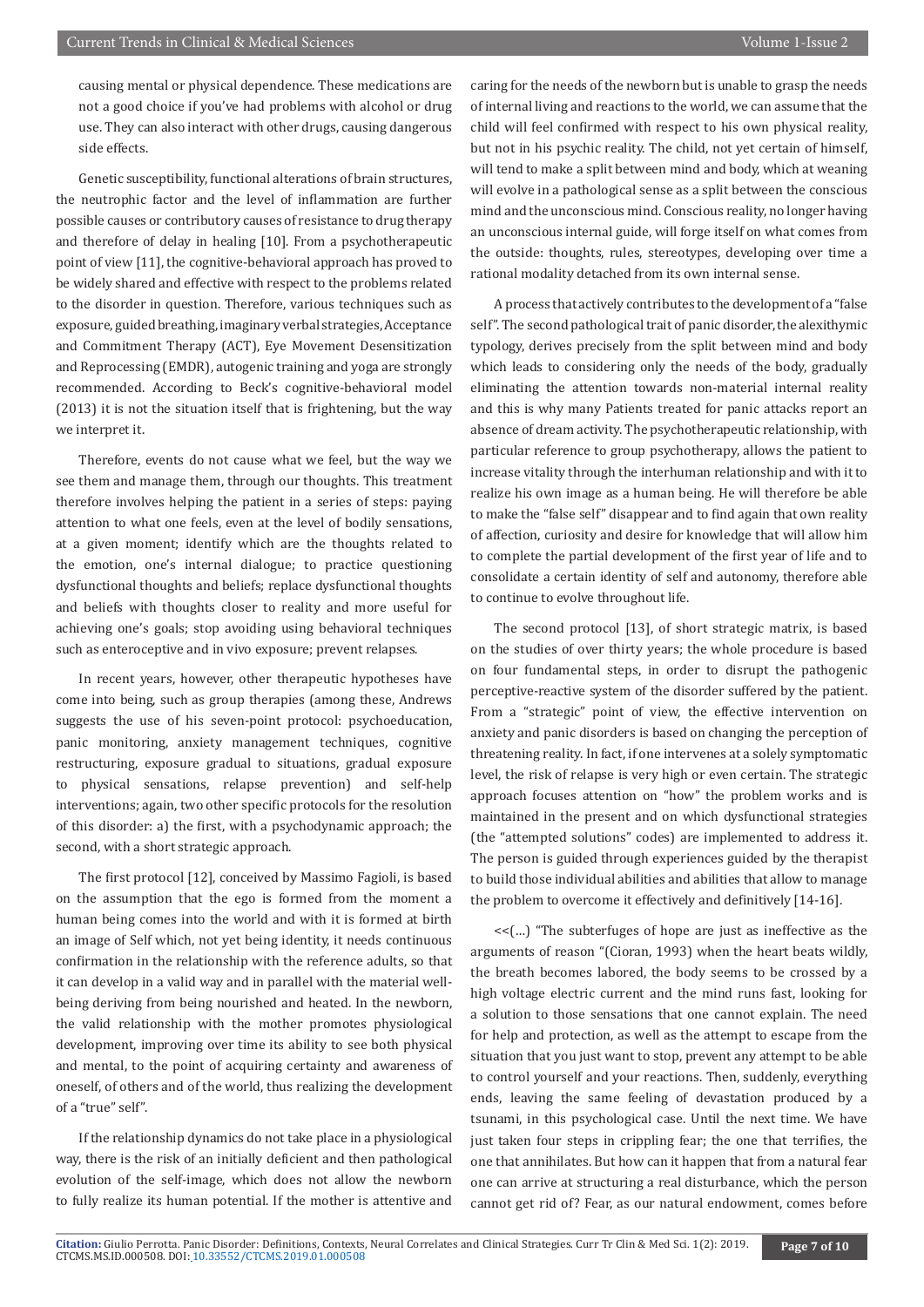and after everything, pushing us to act anticipating the same mind, with speed and precision. At the same time, precisely because of the described characteristics, when it attacks us, it devastates everything else and the reason is wrecked, the fear exceeds itself and from a great resource becomes limit; becomes panic.

Panic as a psychological disorder is a modern diagnostic category, although the characteristic reaction as a response to conditions of extreme threat, namely the defined "panic-fear", is the most archaic of emotions. The WHO (World Health Organization), in 2000, defined panic disorder as the most important existing disease, affecting 20% of the population. From a nosographic perspective, in the DSM (Diagnostic and Statistical Manual of Mental Disorders), panic attacks were contradictorily included within the category of anxiety disorders. While, from an operational point of view, it turns out that it is not anxiety that triggers fear, but it is fear that triggers the physiological reaction of anxiety, which sharpens more and more with the rise of perception of individual threat, transforming itself thus from functional mechanism of activation to loss of control.

Following this logic, if the activation of anxiety is an effect of the perception of internal or external stimuli to the organism, the privileged ways of care become the management and transformation of perceptions that trigger the subject's reactions in moments of crisis, while the classification of panic attacks among anxiety disorders leads to a distortion of the observation and evaluation of the disorder, indicating as an adequate solution the pharmacological inhibitory therapy of anxiety itself. It is no coincidence that the first false positive in the diagnosis of panic is represented precisely by the generalized anxiety disorder, where in reality there is no total loss of control typical of panic; the alarm status is constant, with an increase in the physiological parameters, which do not reach tilt however.

From the etiological point of view, despite the really rigorous methodology to understand how a pathology works is represented by the type of therapeutic solution able to solve it, most of the times the perspective remains the traditional one that seeks in the past the causes of the present problem. However, during a panic attack, the person is terrified of his own feelings of fear against the threatening stimulus that he will try to fight, as we will see, in this way increasing them; the effect therefore turns into a cause. Therapeutic change can only occur within the present dynamic of problem persistence, thus acting on the way in which the individual perceives threatening stimuli and, reacting to them, instead of managing them functionally, is overwhelmed. The focus of the study is the interaction of the organism with its reality, to which it responds by modifying it and being modified. Panic is defined by many as the most extreme form of fear that, if below a certain threshold it represents a resource that allows alerting the body to dangerous situations, above this limit becomes pathological. There are different situations in which the thrill of fear envelops the person in his coils, but the functioning structure of the vicious circle that creates and maintains fear itself, until it becomes panic, is similar.

By analyzing the most usual reactions to a perception of intense fear, some constant redundancies are observed in different people and situations:

a) The attempt to avoid or shun what scares, which makes one feel less and less able to face that monster that assumes ever more gigantic proportions in the mind of those who are afraid.

b) The search for help and protection, which at the same time makes you feel safe, but then, even if we succeed, it will only be a swab that will take effect until next time. This is because there is a kind of delegation to the other in facing the fear that, being an individual perception, can be exorcised only and only by those who hear it.

c) The failed attempt to keep one's physiological reactions under control, which paradoxically loses control, so we get even more agitated.

The repetition over time of this type of interaction increases the perception of fear leading to an exasperation of the physiological parameters that are activated naturally in the presence of threatening stimuli, up to the explosion of the panic. If, on the contrary, we succeed in interrupting these dysfunctional interactions, fear falls within the limits of functionality [14-16]. This last statement was precisely the hypothesis from which Giorgio Nardone and his collaborators took the first steps for the development of specific intervention protocols: if the avoidance, the request for help and the attempted bankruptcy control are really what turns a fear reaction into a panic, so letting a person suffering from this disorder interrupt such response scripts should lead to the extinction of the disorder itself. In 1987 the first application of a specific therapeutic protocol for panic attacks with agoraphobia was carried out, based on a strategic sequence of therapeutic stratagems that created the planned random events, which led the subjects first to experience the corrective emotional experience, for then being gradually exposed to the feared situations, touching the newly acquired capacities with hand.

The first research-intervention published in 1988 (Nardone, 1988) represented the cornerstone of all the work on panic developed in the following decades to date, demonstrating its extraordinary efficacy and therapeutic efficiency in breaking the rigidity of the phobic perceptive-reactive system obsessive dysfunctional. Currently, the therapeutic treatment developed, and thus tested and proven, represents the "best practice" in the treatment of panic attacks, responding to all the established criteria to be able to evaluate, from an epistemological and empirical point of view, the scientific validity and application of a therapeutic intervention model. Specifically: - the therapeutic changes obtained are maintained over time, with the possibility of repercussions of the disorder reduced to a minimum; to test this, the experimental studies conducted with a control group and randomized samples, the video recordings of the therapeutic processes, and the comparison with other therapeutic techniques, i.e. both qualitative and quantitative assessments (efficacy); the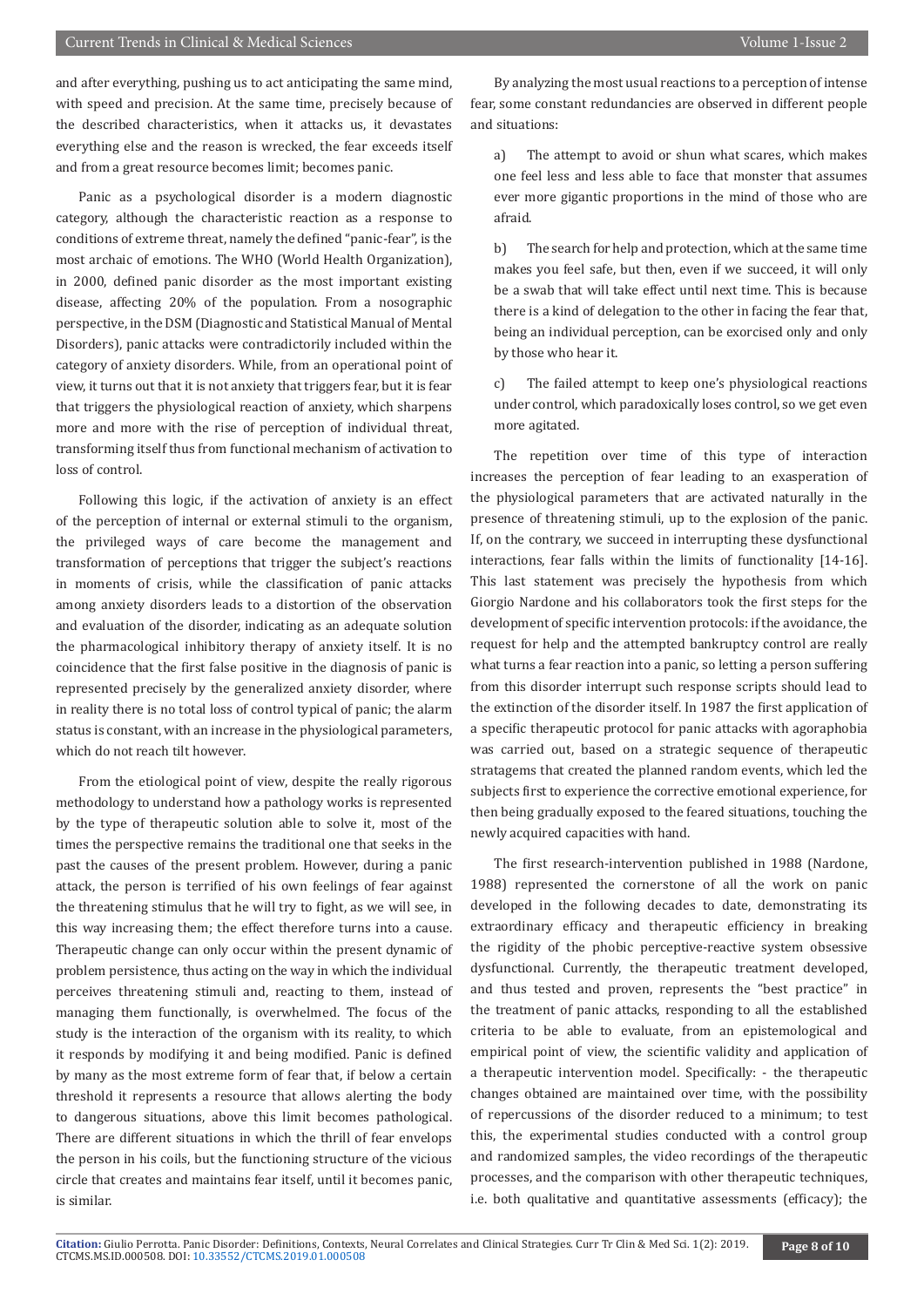therapeutic strategy produces results in reasonably short times, months and not years, otherwise the change could be the effect of fortuitous events (efficiency); therapeutic techniques and their processualism can replicate the results on different subjects that present the same pathology (replicability); - during the application, the effects of each single therapeutic maneuver can be predicted within the entire sequence of the model (predictability); the model and all its techniques are constantly taught and transmitted to other colleagues so that they can achieve similar results (transmissibility) by applying them.

Initially, the unlocking maneuvers acted by blocking the request for help and protection through a restructuring aimed at creating a greater fear that inhibited the present one, resuming the observation that a greater fear puts in the cornering, and those who hear it often pull out a winning courage even in the most adverse conditions. To act on avoidant behavior, a series of suggestive prescriptions were created that could distract the subject during exposure to the feared situations (counter-avoidances), such as the prescription of the pirouette and that of the apple (Nardone, 1993; 2003). Finally, to interrupt the attempt to suppress their reactions, the "logbook" was devised, a sort of apparent monitoring of panic episodes, but in reality, aimed at producing emotional detachment.

This, starting from the observation that, when the subject reacts to the frightening situation driven by some reason or stimulus that distracts him from it, he acts without thinking and, only afterwards, he realizes what he has done successfully. Studies on the neurophysiology of panic (Nardone, 2003, 2016) then highlighted two fundamental processes that take place during a panic attack: on the one hand, the phobic perception involves the limbic system (amygdala, hippocampus, locus coeruleus, hypothalamus ...), that reacts in thousandths of a second by immediately conveying a response to the periphery, activating the "flight or fight" reaction, (which is now "freezing"), thanks to the stimulation of the "freezing", autonomic nervous system, in particular of the sympathetic section. On the other hand, after thousandths of seconds, the sensation reaches the cortex, which is responsible for the conscious evaluation of external stimuli and modulates voluntary behavior; for the amygdala to respond to fear reactions, the medial prefrontal cortex must be deactivated.

The problem emerges when the modern mind, therefore the cortex, confuses the healthy mechanism described with something dangerous, realizing itself out of its control, and what frightens most begins to be no longer fear in itself, but the reaction of loss control of the organism, which leads the reason to try to control, and the more it tries to control the more it loses control, up to the physiological tilt of the panic attack. It was therefore necessary to introduce a technique capable of successfully intervening in panic attacks in the absence of a real threatening source, or in those cases in which the frightening threat does not come from outside, but derives from having fear of the fear that triggers the paradoxical escalation to the point of panic. Paradoxically, fear turns into a selffulfilling prophecy without the need for any external triggering situation. The technique of the "worst fantasy", fruit of the constant work of research-intervention in the field and of concrete examples of success of the paradox in history. Think of the stoic courage of Seneca who, condemned to kill himself by cutting his veins with his own hands and having seen his wife suffer the same fate before him, managed to overcome his fear by spending the period before the execution, imagining all the fantasies most terrible about that atrocious horror movie that would inevitably become the protagonist.

Specifically, the technique consists of asking the person to retire every day in a room where no one can disturb her and, getting comfortable, will dim the lights and create a soft atmosphere. She will set an alarm to sound half an hour later and in this half hour she will begin to fall into all the worst fantasies compared to what could happen to her. And, at this time, she will do whatever she wants to do: if she feels like crying, she cries, if she screams from screaming, if she gets her feet banged on the ground, she does it. When the alarm goes off ... stop ... it's all over; take off the alarm, go to wash your face and go back to your usual day. So, the important thing is that for the entire half-hour, whether or not he feels sick, he stays there, sinking into all the worst fantasies that could happen. He does all that he has to do, but when the alarm goes off ... stop ... it's all over. Detach the alarm clock, wash your face and return to your usual day. So, half an hour of daily passion.

The results of the application of the paradoxical injunction to panic (Frankl,1946) are extraordinary: patients induced to descend into all possible worst fantasies with respect to panic, instead of becoming frightened, relax, creating a counter-paradoxical effect (Nardone, Balbi, 2008) with respect to the paradox of escalation from fear to panic, up to sometimes falling asleep. After a rigorous training, which sees the evolution of the technique from half an hour to five minutes to five times a day when the person has to make scheduled appointments to his fears to become familiar with the experience for which the more he seeks the fear and less this it will be presented, it comes to using the technique before doing something feared (looking at fear in the face so that it becomes courage) and when fear unexpectedly appears (touch the ghost when it appears to make it fade).

In 2000, the evaluation study of 3482 treated cases, of which over 70% suffered from panic attacks, showed a therapeutic efficacy of 95% and with a duration of treatments reduced to seven sessions. Since then, hundreds of thousands of cases have been successfully treated, with average success rates in international statistics exceeding 85%. But the most astonishing fact is that the patients get rid of the invalidating disorder within 3-6 months and that these results, as the follow-up measurements after the end of the therapies show, are maintained over time in the absence of relapses and symptom shifts.

This thanks to the application of an isomorphic logic to that of the persistence of the problem, therefore non-ordinary, and to a suggestive-persuasive form of communication. Fear, therefore, if pushed, instead of shunned or repressed, becomes saturated with its own excesses (Nardone,2016), becoming the most evident